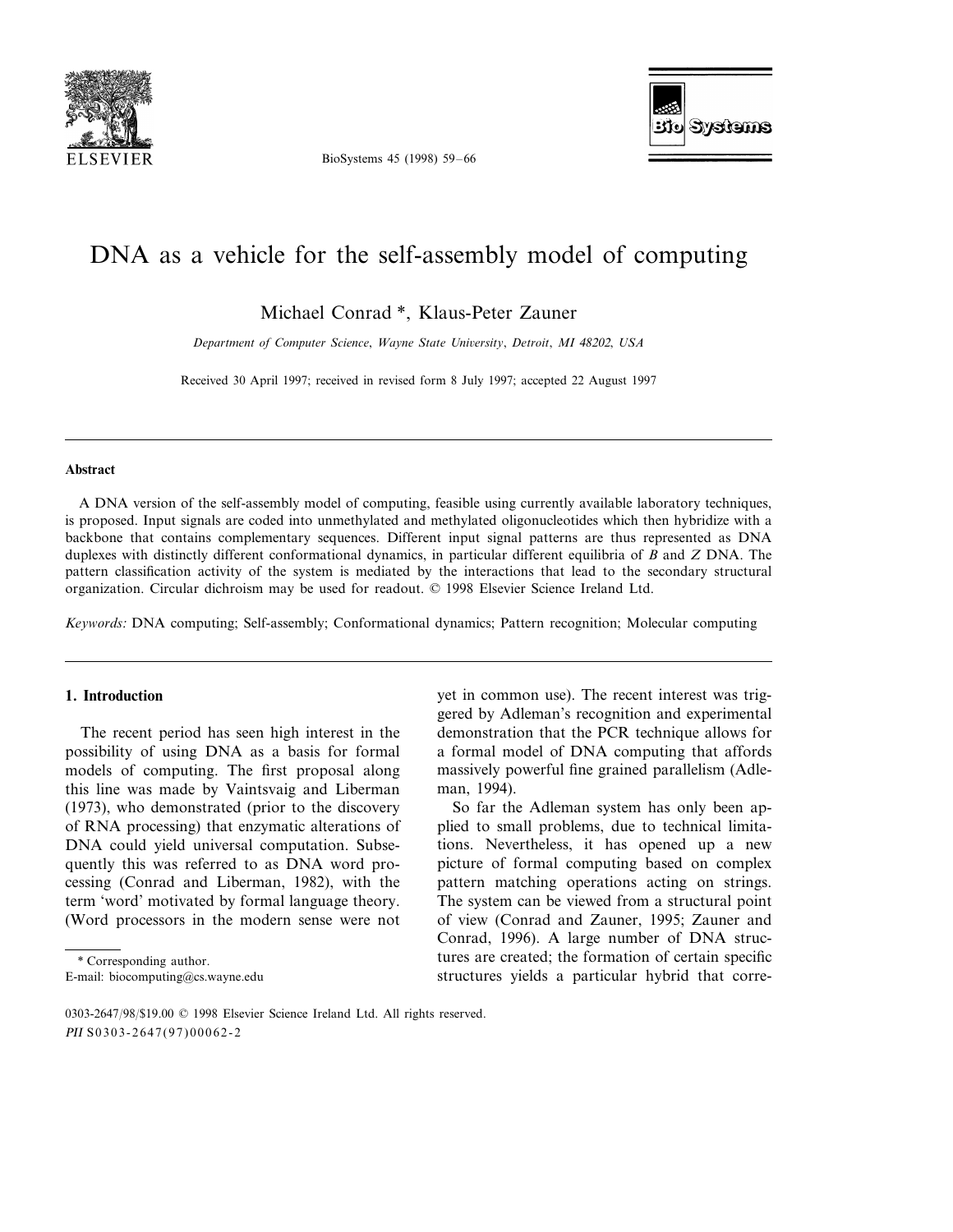sponds to a solution. Effects depending on DNA secondary structure (or conformational features) must be carefully avoided to preserve a precise correspondence between the wet and paper chemistry. It is this correspondence that makes Adleman type schemes programmable. The salient point is that it is possible to use a simple set of well defined rules to prescribe, with adequate precision, the relevant behavior of the components.

Programmability, however, entails an in-principle cost in terms of computational efficiency (Conrad, 1985, 1988). That the paper chemistry is sufficient to capture all essential features of the wet chemistry means that a vast number of interactions potentially useful for problem solving must either be frozen out or admitted without being exploited. Clearly all interactions that could lead to problematic conformations would have to be excluded. Interactions leading to conformational effects that do interfere with programmability constitute a vast unutilized computational resource.

The purpose of this note is to show that it is possible to capture these side interactions if DNA is contemplated in terms of a computational model more natural to biological materials. The self-assembly model of computing (Conrad, 1990, 1992) captures the key idea, namely that macromolecules such as proteins and DNA use their conformational dynamics to fuse input milieu patterns impinging on them. The behavior of the components is too dependent on the state of the whole system to allow for formal programmability. Evolutionary methods of adaptation are possible, however. As in nature the conformational dynamics can be molded for specific function ('programmed') through variation and selection.

### **2. Self-assembly model**

First let us briefly review the self-assembly concept (illustrated schematically in Fig. 1). External signals (say light signals or electrical pulses) arriving along different input lines release differently shaped macromolecules. The input signal pattern will thus be represented by a particular pattern of conformations. These then self-assemble, in the

fashion of jigsaw puzzle pieces, to yield a polymacromolecular complex. Shape features common to different complexes will represent different groupings of the possible input patterns. Readout enzymes that recognize these shape features could then be used to produce an output. In this way a symbolic pattern recognition problem is converted to a self-assembly process, thus essentially converted to a process of free energy minimization. All the clever physics of macromolecular self-assembly are brought to bear on the pattern recognition problem. The device may be thought of as crystallizing a solution of the problem.

The molecular shapes released need not be separate molecules. They could be conformational changes triggered in a macromolecule or supermacromolecular complex. Self-assembly would then reduce to the conformational reorganization of the molecule or complex following exposure to the pattern of milieu signals. The recognition capabilities inherent in conformational dynamics has its origin in the highly nonlinear interactions among numerous electrons and atomic nuclei. Complex recurrent networks of conventional switching elements would in general be required to recognize the same class of patterns.



Fig. 1. Self-assembly model of computing. Input signals arriving along different lines are coded into molecular shapes, which then self-assemble to form a complex whose shape features correlate with different groupings of the input patterns. Enzymes recognizing these shape features trigger the output signal.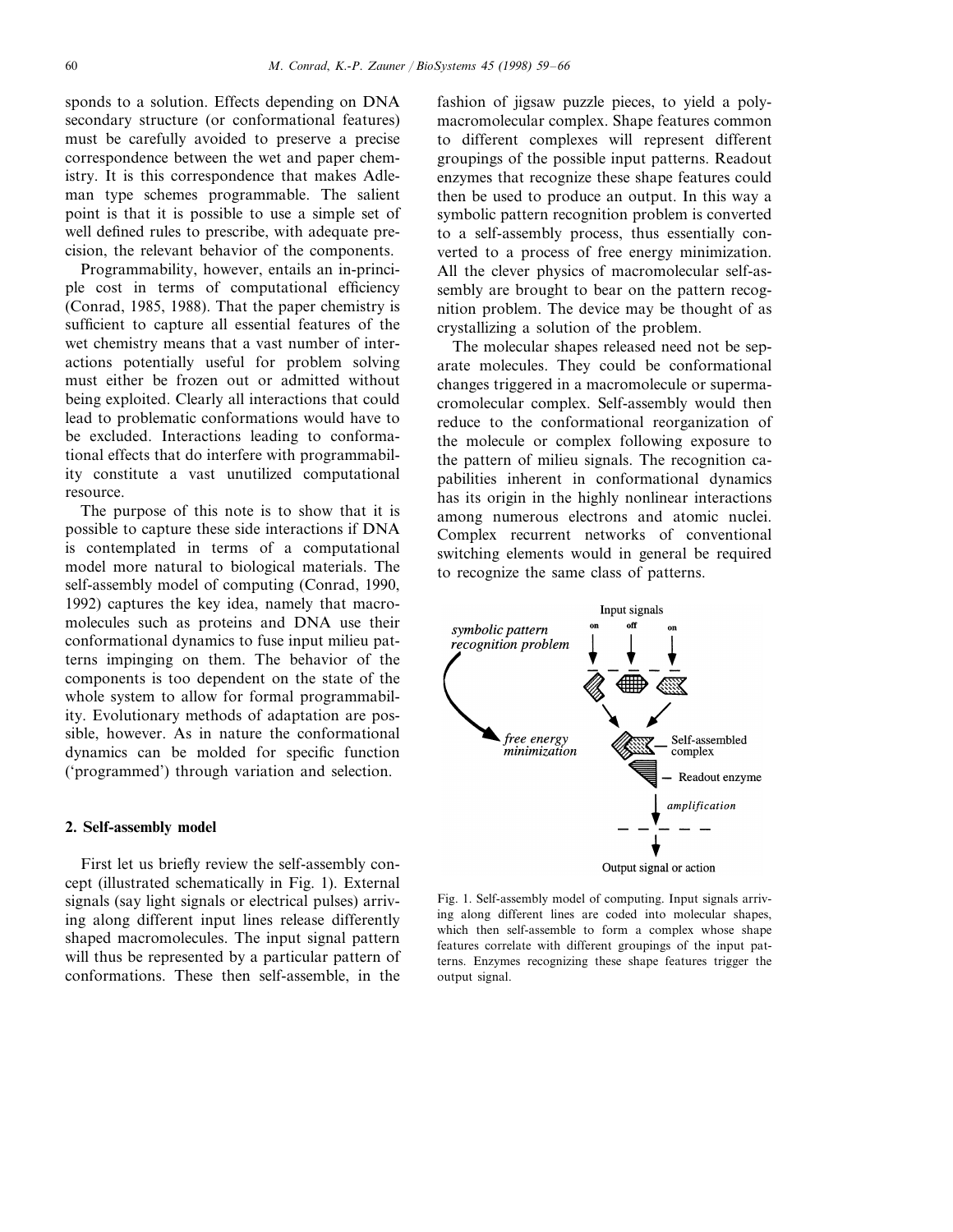

Fig. 2. General scheme of a DNA conformational processor. Input signal patterns are re-represented as collections of different oligonucleotide sequences. These hybridize to form duplexes in a predictable manner, with the number of different types of duplexes depending on the initial choice of oligonucleotides. The formation of the DNA secondary structures from these duplexes is the essential computation step. The resulting conformational features are used to classify the input patterns.

## **3. Self-assembly computing with DNA**

Fig. 2 illustrates the self-assembly model of computing with DNA. The scheme uses linear string matching (or hybridization) to associate different pieces of input information and uses secondary structural effects (or conformational processing) to fuse this information. Different input signals are coded into specific oligonucleotide sequences. These self-assemble through hybridization to yield a primary base sequence. Up to this point the process is largely programmable (i.e. the paper chemistry is sufficient to predict the hybridization products). The primary base sequences determine the range of possible secondary structures (or conformations) of these hybridization products. Given environmental conditions will favor particular conformations in this range. At this point the process is no longer programmable in the formal sense. Many interactions contribute to the development of these conformations, including interactions that link local features of the DNA duplex to its larger scale organization. This development is the main computational process in our model, since the resulting conformational features ultimately depend on the initial signal pattern. The output signal elicited from the secondary structure can thus be used to group different input signal patterns.

The above general scheme allows for a number of feasible realizations. Here we consider an example which utilizes the fact that DNA can switch between right and left handed secondary structures (Sasisekharan and Brahmachari, 1981; Sasisekharan, 1983). The right (*B*) and left (*Z*) forms are in an equilibrium, but the former is strongly favored under common conditions. Base sequence determines whether a stable *Z* form is possible at all; whether this form is actually assumed depends on environmental factors (Rich et al., 1984). Sequences containing alternate purinepyrimidine residues are more likely to form *Z* DNA. Most importantly for the present purposes, modification of the cytosine through methylation can also stabilize the *Z* DNA form (Zacharias, 1993). Pertinent environmental factors include pH, salt concentration, temperature, solvent properties, and interactions with proteins. *B* and *Z* forms can occur concurrently in the same DNA molecules, in which case they are separated by junctions (*BZ* regions). The utility of *B* and *Z* secondary conformational effects is due to the ease of measuring them through various spectroscopic techniques.

The complete setup is illustrated in Fig. 3. Input signals arrive along different input lines, each line being in one of two states (denoted by 0 or 1). A different oligonucleotide sequence is associated with each input line. If the input signal along a particular line is 0 an unmethylated version of the base sequence associated with this input line is released. If the input signal is 1 then a methylated version is released. Thus 1's are represented by methylated sequences and 0's by corresponding unmethylated sequences. These input channel sequences then hybridize with a back-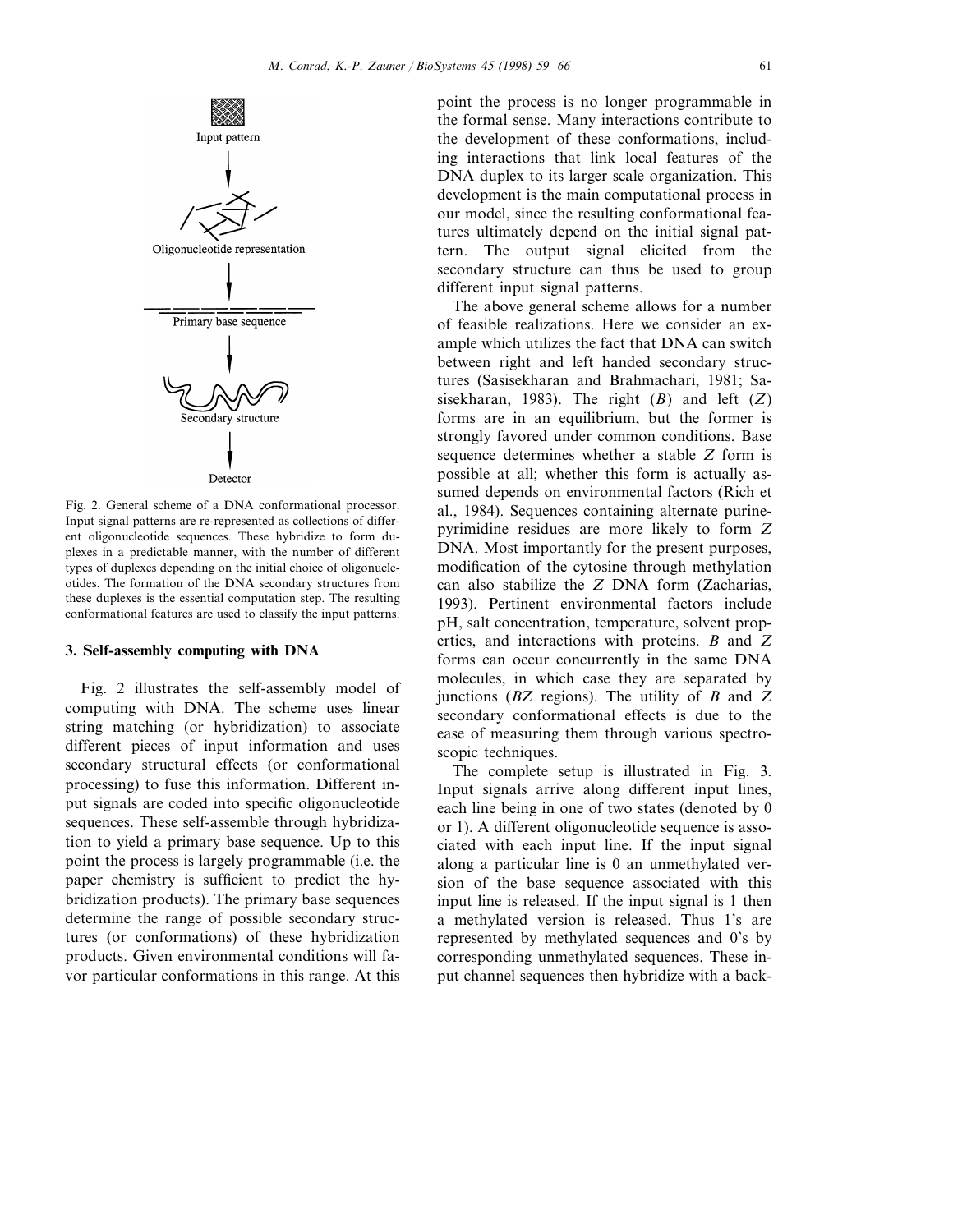

Fig. 3. DNA version of the self-assembly model. Input signals arrive along different input channels, each associated with a specific oligonucleotide sequence. If the channel signal is 1 the corresponding oligonucleotide is methylated; if it is 0 it is not methylated. The oligonucleotides are then allowed to hybridize with a single stranded (backbone) DNA molecule that contains sequences complementary to those associated with the input channels. The resulting hybrid (which may be fixed through ligation) will exhibit a ratio of *Z* to *B* DNA that depends on the input pattern. This ratio, determined through circular dichroism (CD), is used to produce the output signal.

bone molecule (to use the terminology of Roweis et al., 1996) that contains sequences complementary to them. The lined up channel sequences might then be covalently linked by a ligase reaction. Different patterns of methylation will give rise to different secondary conformational effects, in particular formation of *Z* DNA. The whole duplex is then subjected to a definite environment that will determine which of the potential conformational patterns will develop. The extent to which *Z* DNA forms is conveniently detected through circular dichroism (Kennard and Salisbury, 1995). This effect is due to the two components of circularly polarized light being transmitted differentially by the left handed *Z* and right handed *B* forms of DNA. The circular dichroism (CD) spectrum is then used to produce an output signal that classifies the input pattern.

Adaptive techniques are required to train the system to perform a particular desired classification. Evolutionary methods can be applied at any of four stages. The sequences associated with the input channels can be varied. The useful sequences would still have to have complements on the backbone. This reinterpretation of the backbone sequence would yield variant conformational effects, and therefore different groupings of the input patterns. The second point of variation is the backbone sequence itself. This includes changing the possibilities for the input channel sequences or changing the order of their complements on the backbone. It is also possible to change the number of complementary sites on the backbone that are available for a given input sequence. Such reorderings and repetitions would in effect control the interactions among the input sequences. The interaction between two input signals would likely be stronger if their complementary sequences are closer together. The contribution of an input would be amplified if its complementary sequence is repeated. The milieu is the third target of variation. Environmental factors can influence the equilibrium between *B* and *Z* forms in a nonlinear fashion, and consequently altering them would affect the pattern grouping functionality. Feedback learning could also be introduced at this stage by directly coupling a performance measure on the output signal to the composition of the milieu.

The fourth point of adaptation is in the reading of the CD spectrum. The strength of the signal used to decide whether the duplex is to be classified as sufficiently *Z* or sufficiently *B* is itself a variable parameter. In the original self-assembly model (Fig. 1) the interpretation of the self-assembled complex is done at the molecular level by readout enzymes, which then initiate reactions leading to a macroscopic output signal. Such molecular level readouts would allow responses to much more specific features than a simple equilibrium of *B* and *Z* forms.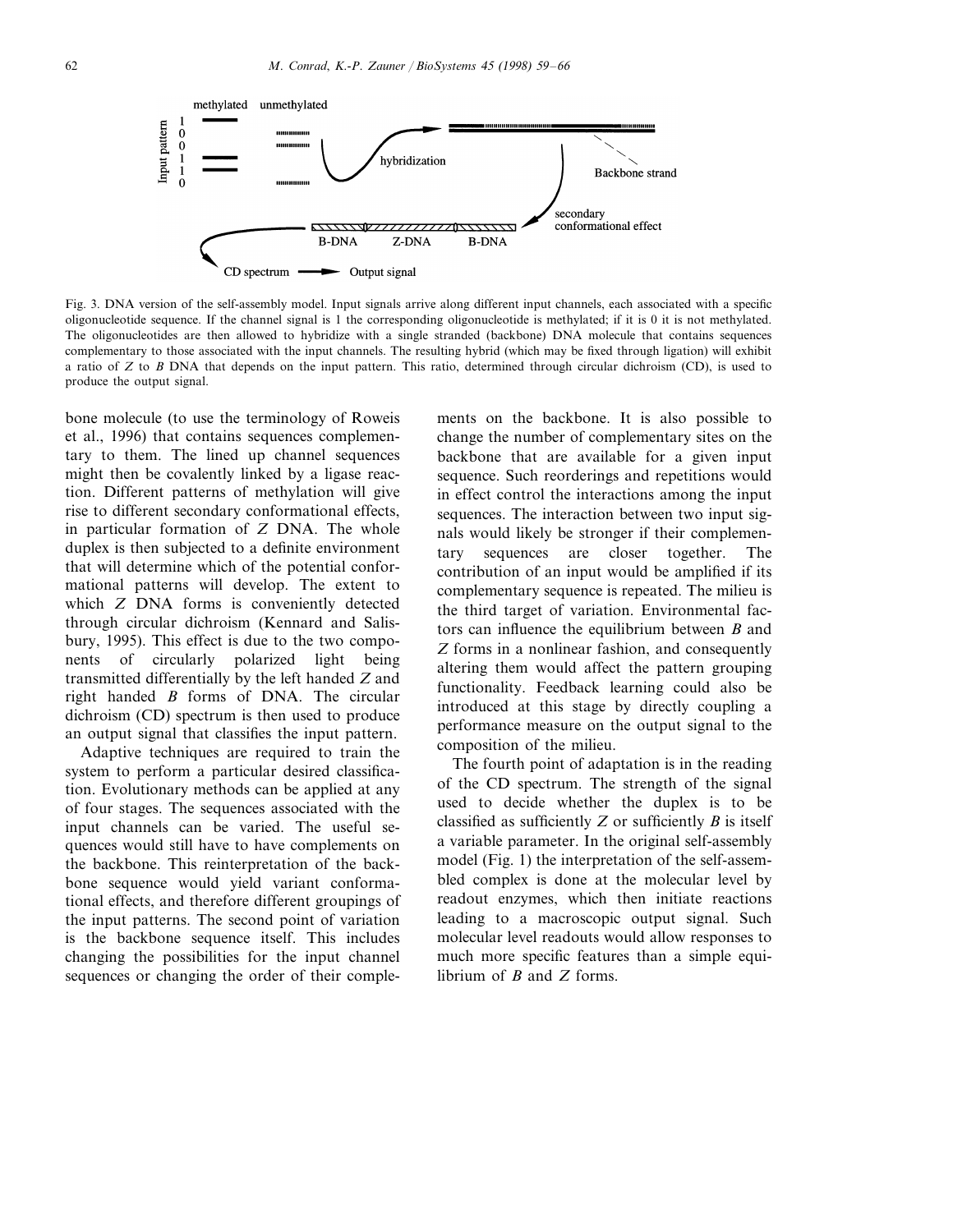So far we have not considered the inherent parallelism of the DNA self-assembly processor. This is of critical importance since it yields an enormous scale-up of the input bandwidth. The key point is that the coding of input lines is distinct from the coding of the signals on these lines. The former are coded by base sequence, whereas the latter are coded by the methylation state of at least some of the cytosines in this sequence. The sequence of bases tag the input signal lines that release them in the same fashion as the frequency of a carrier wave tags a radio signal. Methylation, following this analogy, corresponds to modulation of the carrier.

The set of base sequences available for input lines grows as  $4^L-3^L$ , where *L* is the length of the sequences and  $3<sup>L</sup>$  is the number of sequences not containing cytosine. Lengths between 10 and 100 are quite reasonable. A small fraction of these might not support sufficient methylation. Also it would be undesirable to overly commit the sequence space to input lines, since this would close off possibilities for evolutionary variation. But even with these restrictions the number of possible input lines (the fan-in) is enormous as compared to that which is possible with current technical systems.

The set of channel sequences and the backbone interact in parallel. In effect, this is a parallel computational search for the self-assembled structure whose conformation will determine the output signal. This would be the case even if each channel were represented by a single molecule. But realistically each input channel sequence would be represented by a large number of identical molecules. This number could easily be in the hundreds of thousands without creating an undue burden in terms of the total amount of DNA. Micromolar concentrations are reasonable. For example, if the DNA self-assembly processor were asked to manage signal patterns arriving along  $10<sup>4</sup>$  input lines this would allow each of these lines to be represented by  $10^9$  DNA molecules (taking into account the backbone). Ideally this would lead to the self-assembly of  $10<sup>9</sup>$  duplexes each of whose conformations represents the solution of the pattern recognition problem. But not all of these duplexes need form in order to obtain a

correct result. This is due to the fact that the yield of the hybridization phase is part of the adaptation process. A smaller yield would just mean weaker signals in the CD spectrum. The numbers assumed in this example would be equivalent to 500 pmol DNA for all signal sequences in 100  $\mu$ l of reaction solution. These are quantities typical of standard protocols (Harwood, 1996).

Self-assembly computing utilizes parallelism in a very different way than Adleman type schemes. The new feature is that the search space is explored by the different pathways of conformational self-organization subsequent to duplex formation, whereas in the Adleman scheme they are explored by the number of hybridization pathways. The latter in general generates an exponentially increasing number of reaction products. The number of sequences is initially small but increases as the reaction proceeds. This is because the search is implemented by a branching reaction. In this way fine grained parallelism is used to exhaustively search the space of potential solutions. By contrast, the number of DNA molecules decreases as the computation performed by the self-assembly processor proceeds. This is because all the input sequences aggregate with the backbone to yield a single species of double stranded DNA. The important distinction between the two models is this: the Adleman scheme draws its computational power from the sequence matching aspect of hybridization, whereas the self-assembly scheme draws its power from the conformational dynamics concomitant to this sequence matching.

We can finally consider how the amount of DNA required by the self-assembly processor scales with problem size. For a given pattern classification problem the search space increases as  $2^n$ , where *n* is the number of signal lines. This space is explored by 2*<sup>n</sup>* pathways for reaching the final conformation (or, more accurately, families of pathways). The number of final detailed conformations should also be 2*<sup>n</sup>* . But in general the number of conformations defined in terms of *B* and *Z* regions would be much smaller. The number of possible outputs would be reduced to two in the final reading by the CD spectrometer. Since the computation is mediated by the conformational dynamics the amount of DNA required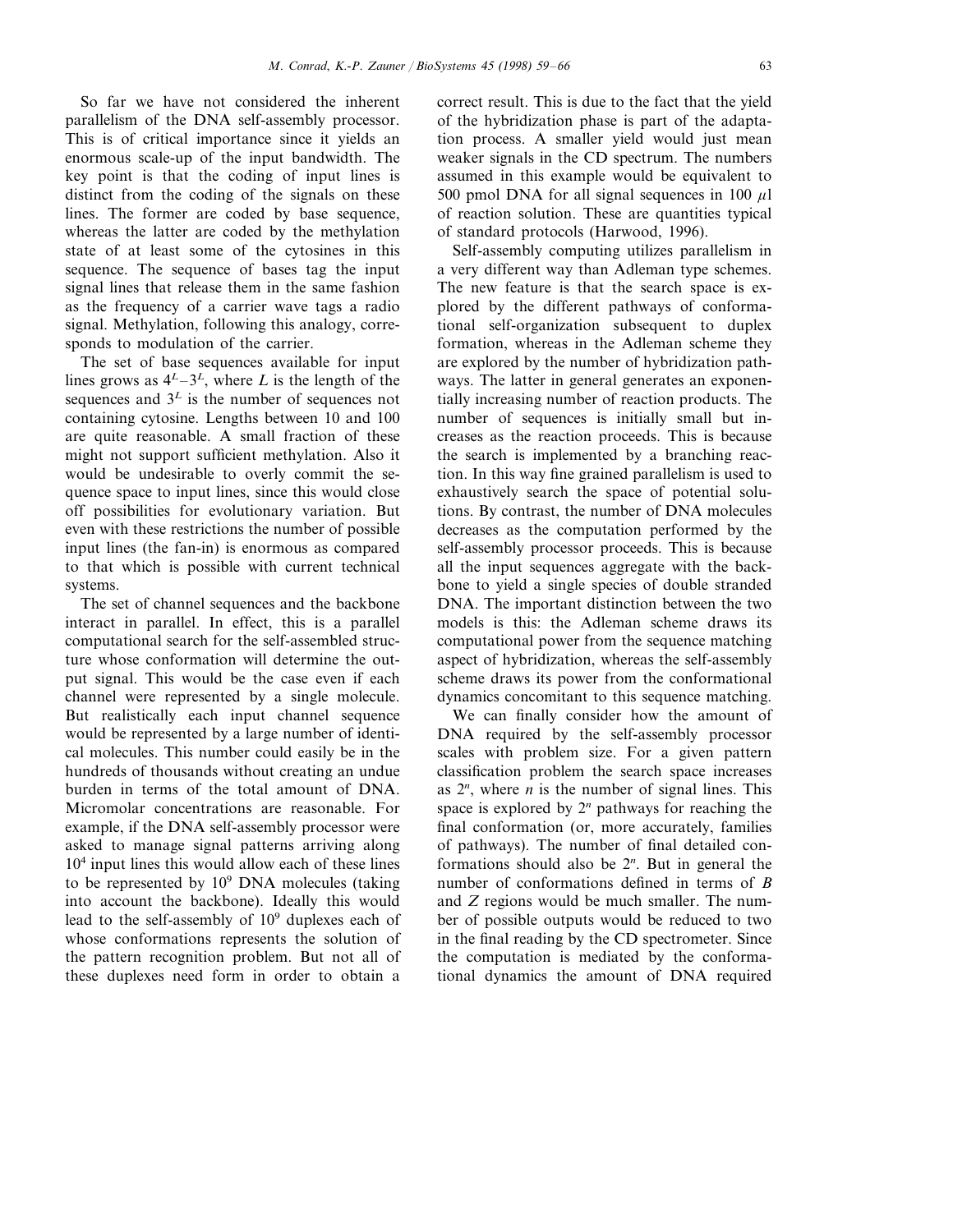would not grow exponentially with the size of the pattern recognition problem. However, we should note that the problem of adapting a pattern classifier for arbitrary grouping of input patterns grows as 2 to the 2*<sup>n</sup>* . This is intractable for any known model of computation. Systems with different types of dynamics can address different subclasses of this problem.

# **4. To RNA and protein**

The DNA conformational processor may be viewed as a step towards self-assembly computing. The advantage is that it should be relatively easy to implement given currently available methods. However, the model presented (Fig. 2) does not support all the features of the general self-assembly model (Fig. 1) as efficiently as would RNA and proteins. DNA's primary natural function of information storage limits the richness of its conformational dynamics. The more active functions of RNA and protein, and the fact that linearly distant monomers can be brought into close proximity through the folding process, allows for a much larger variety of specific shapes.

RNA affords some of the advantages of both DNA and proteins. Like DNA it supports predictable hybridization. But in contrast to DNA, the repertoire of possible folded shapes and concomitant functionalities is large. Catalytic RNA's (ribozymes) have been adapted for new functions through in vitro evolution (Joyce, 1989; Robertson and Joyce, 1990). These are advantages from the point of view of conformation-driven computing. For example, it would be possible to realize the general scheme illustrated in Fig. 2 by using RNA oligonucleotides to encode inputs. These would form double stranded hybridization products specific to the input pattern. A subsequent ligation would fix these products as covalent bonded molecules. The new feature would be a melting of the double strand to yield two complementary single strands that when separated will fold to form a 3D shape. The output could be obtained by detecting the folded shape (e.g. with antibodies) or by using it to catalyze a reaction. In this paper we have focused on DNA, however, since working with RNA requires special precautions to prevent contamination with ubiquitous RNases.

Proteins afford yet richer conformational possibilities. The hybridization step of the DNA and RNA realizations is no longer available in this case. The coding of inputs into conformations can proceed in either of two ways. As in Fig. 1 each input signal line can control the release of a protein with a specific shape. Alternately, the input signals could be coded into milieu features which control different conformational properties of a single protein, a complex, or of a collection of proteins that would then assemble to form a larger complex. The confomational dynamics serves to fuse the input signals.

The biological cell utilizes DNA, RNA, and protein in ways that are most appropriate to their different physio-chemical qualities. The information storage function of DNA requires that many possible sequences be functionally equivalent. But such equivalence places restrictions on the variety of conformational dynamics. Proteins carry out specific catalytic and structural functions. Even slight changes in amino acid sequence can alter these functions. The RNA class of molecules provides a compromise between DNA and protein capabilities, and accordingly serves, in modern cells at least, to bridge information storage and active functions. Hybrid conformational processors (such as DNA–RNA hybrids) could facilitate transitions between different classes of materials. Hybrid schemes could also afford computational synergies, as they do in biological cells, but the technical complexity of implementing them for this purpose would increase substantially.

Does the DNA conformational processor described here capture processes that are intrinsic to biology or is it a contrivance that utilizes properties of biological molecules in an unbiological way? Cellular DNA can in a very definite sense be viewed as a pattern recognizer. Different patterning of DNA expression in response to different patterns of milieu signals is the essence of cell differentiation. Methylation probably contributes to this pattern recognition-expression capability. But clearly our use of natural DNA properties in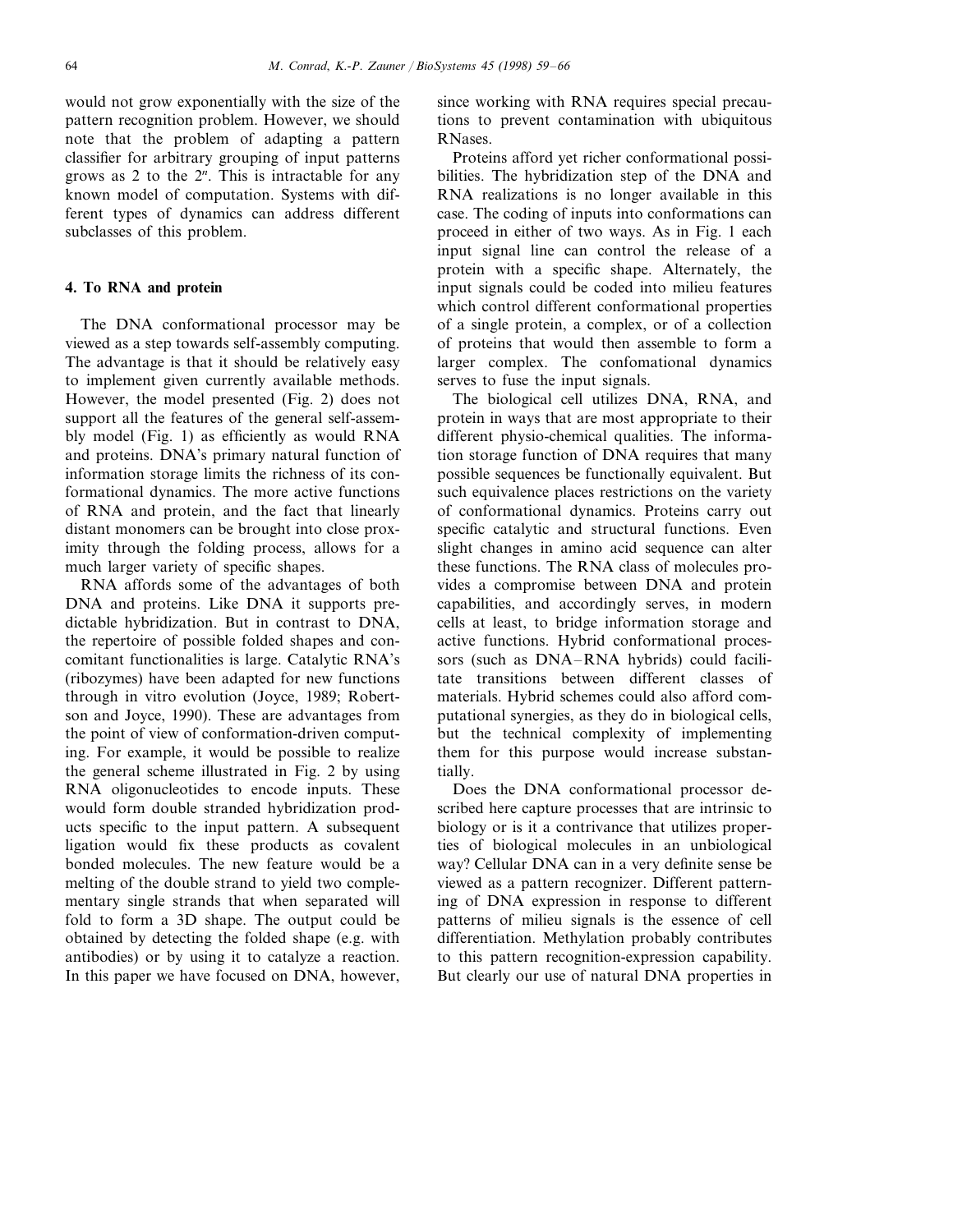the design proposed here distorts the manner in which these properties are used in biological cells. The macroscopic expression of conformational effects in cells and organisms percolates to the macro level through a chain of amplification processes. The CD mechanism of readout is obviously much simpler, since it occurs in a single step.

# **5. Further remarks**

The DNA model would utilize fewer interactions than RNA and especially protein realizations, but have the advantage of being closer to realization in the laboratory. We regard the DNA model as providing a pathway to potentially more powerful realizations with RNA and eventually protein. Following this pathway would mean trading in more and more of the programmability for computational power. The DNA and RNA models are programmable so far as hybridization is concerned, but nonprogrammable with respect to conformational dynamics. A learning or evolutionary paradigm is appropriate, since the conformational dynamics must be adapted to the imposed pattern processing task. This direction is orthogonal to DNA computing models that implement formal string processing operations. The latter, in their very nature, trade away the vast majority of potential interactions for prescriptive control. They also inherit the rigidity of formal computing systems and hence are less well suited to adaptive approaches.

The DNA conformational processor described here, and also RNA and protein variants, are directed to what on the surface may appear to be a rather specific type of computing, namely pattern recognition. But in fact, the components from which all present day general purpose computers are built up are pattern recognizers. The difference is that the components used (e.g. NAND gates) recognize extremely simple, rigid patterns, whereas conformational processors are most suitable for complex, ambiguous patterns. In principle, it would be possible to construct a network of conformational processors that would be programmable at the interpretative level and that would therefore have general powers of computation (Conrad, 1985). The human brain is presumably such an example. But the natural application domains of conformational processors, like those of the brain, would most plausibly take advantage of the efficiency and adaptability advantages of nonprogrammable computing to address problems that are complementary to those at which digital machines and other formal models of computation excel. We can envisage, in the future, that conventional machines will be augmented by molecular co-processors operating on the conformational principle.

#### **Acknowledgements**

This paper is based on research supported by NSF Grant No. ECS-9409780. We thank Svetlana Morosyuk for helpful discussion.

#### **References**

- Adleman, L.M., 1994. Molecular computation of solutions to combinatorial problems. Science 266, 1021–1024.
- Conrad, M., 1985. On design principles for a molecular computer. Commun. ACM 28, 464–480.
- Conrad, M., 1988. The price of programmability. In: Herken, R. (Ed.), The Universal Turing Machine: a Half-Century Survey. Kammerer and Unverzagt, Hamburg, pp. 285– 307.
- Conrad, M., 1990. Molecular computing. In: Yovits, M. (Ed.), Advances in Computers. Academic Press, New York, pp. 235–324.
- Conrad, M., 1992. Molecular computing: the lock-key paradigm. Computer 25 (11), 11–20.
- Conrad, M., Liberman, E.A., 1982. Molecular computing as a link between biological and physical theory. J. Theor. Biol. 98, 239–252.
- Conrad, M., Zauner, K.-P., 1995. Molecular computing: steps toward integration. Oyo Buturi (Jpn. Soc. Appl. Phys.) 64, 1002–1006.
- Harwood, A.J., 1996. Basic DNA and RNA protocols. In: Methods in Molecular Biology, vol. 58. Humana Press, Totowa, .
- Joyce, G.F., 1989. RNA evolution and the origins of life. Nature 338, 217–224.
- Kennard, O., Salisbury, S.A., 1995. DNA structure. In: Meyer, R.A. (Ed.), Molecular Biology and Biotechnology. VCH, New York, pp. 242–247.